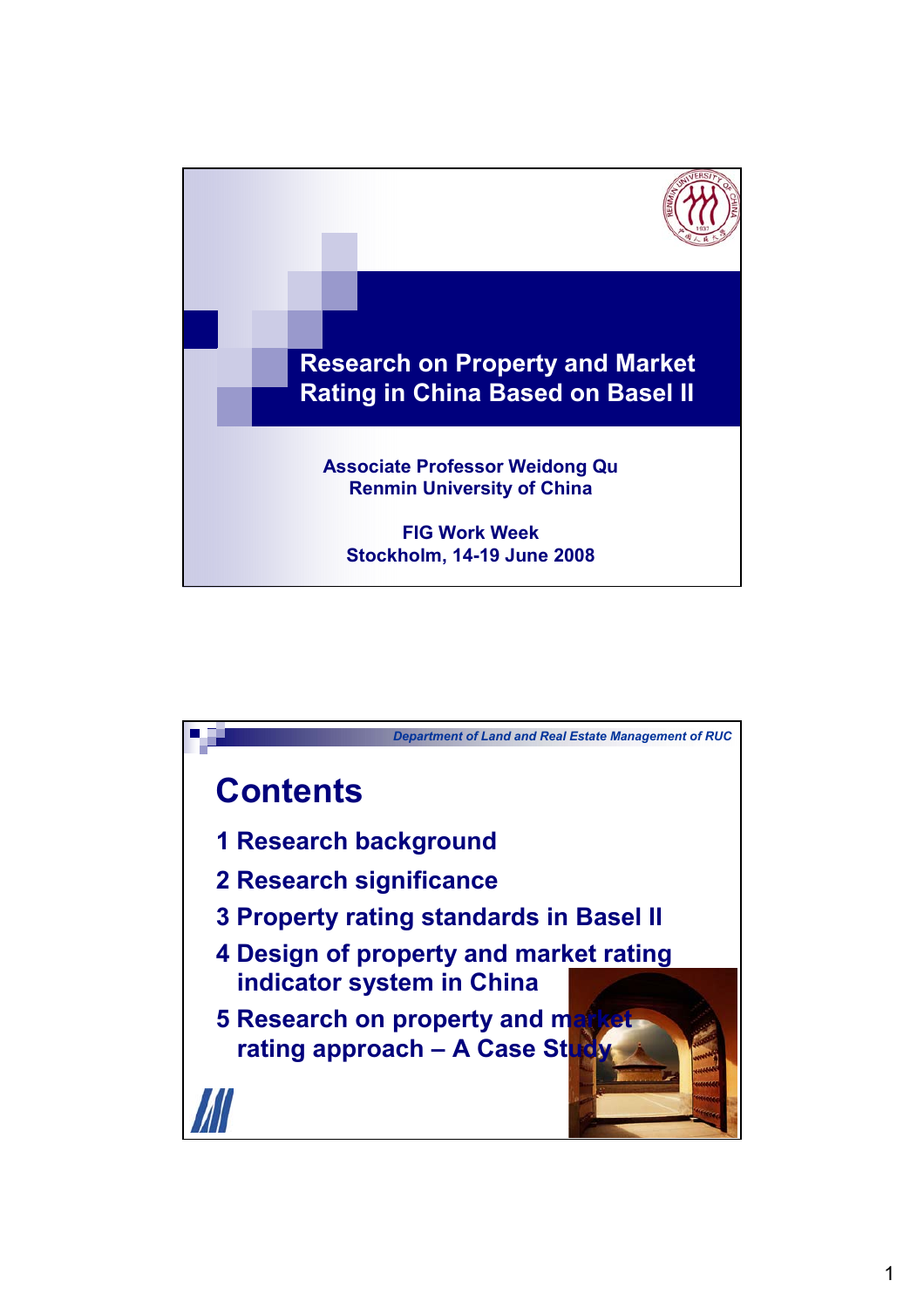

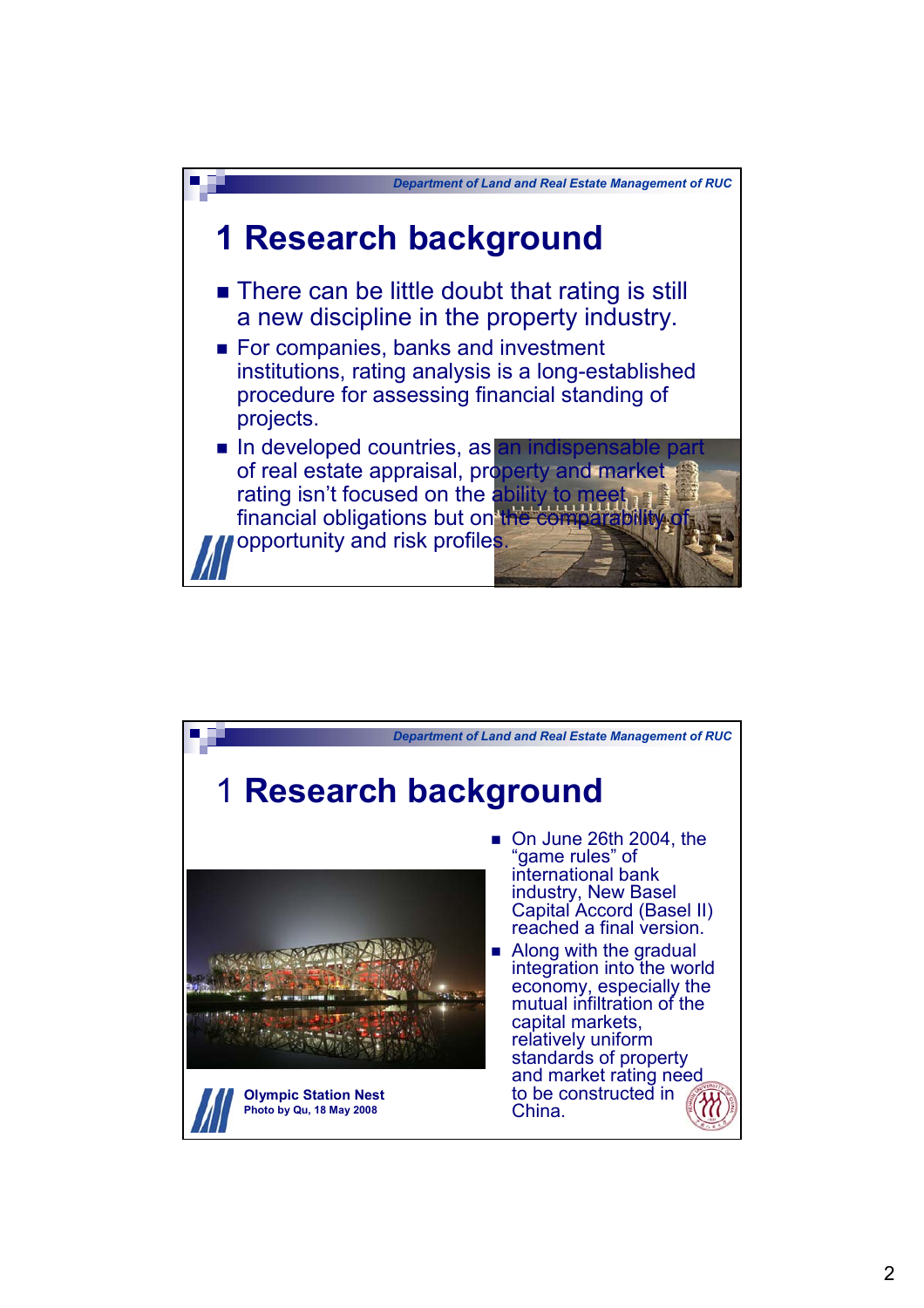

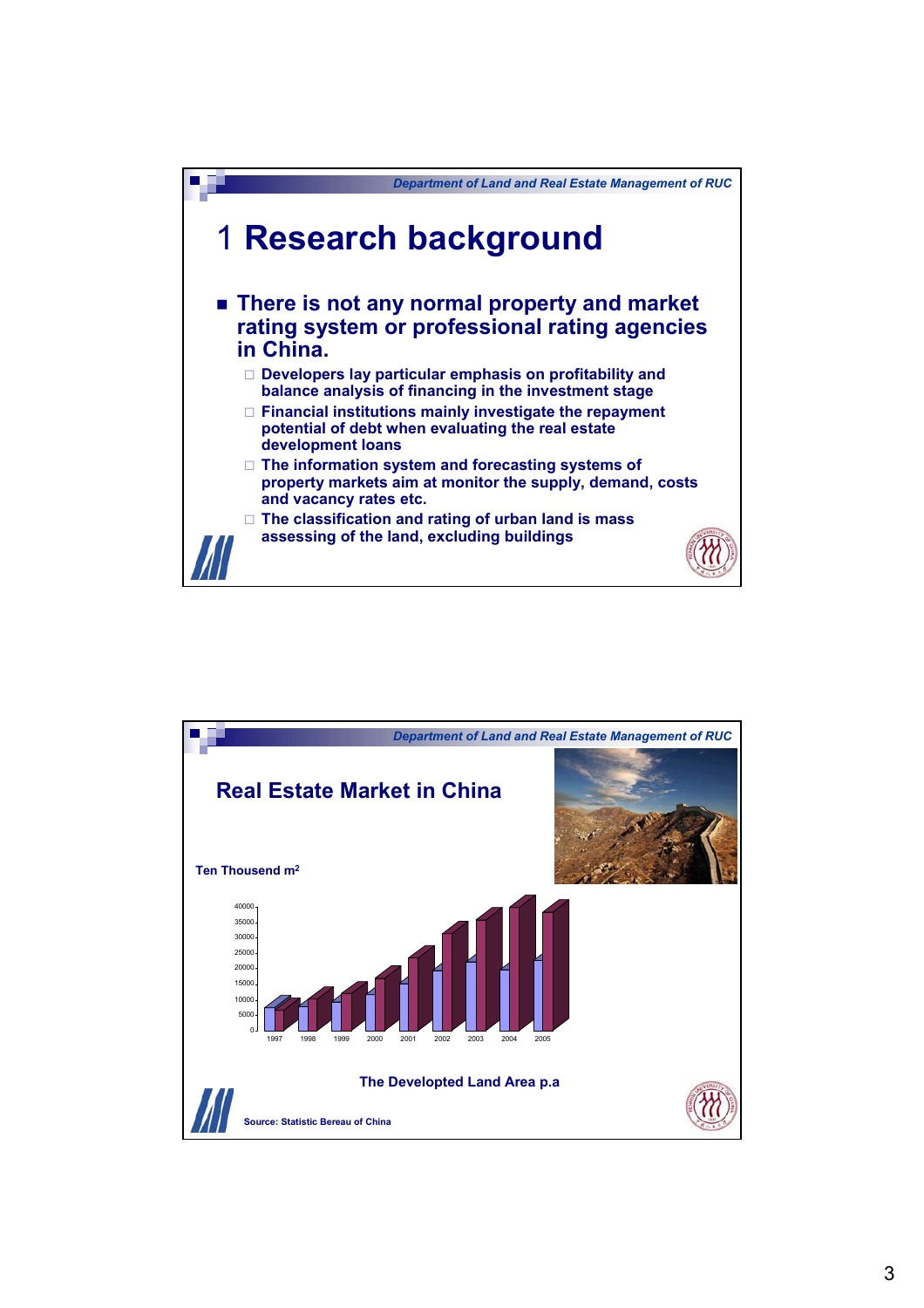

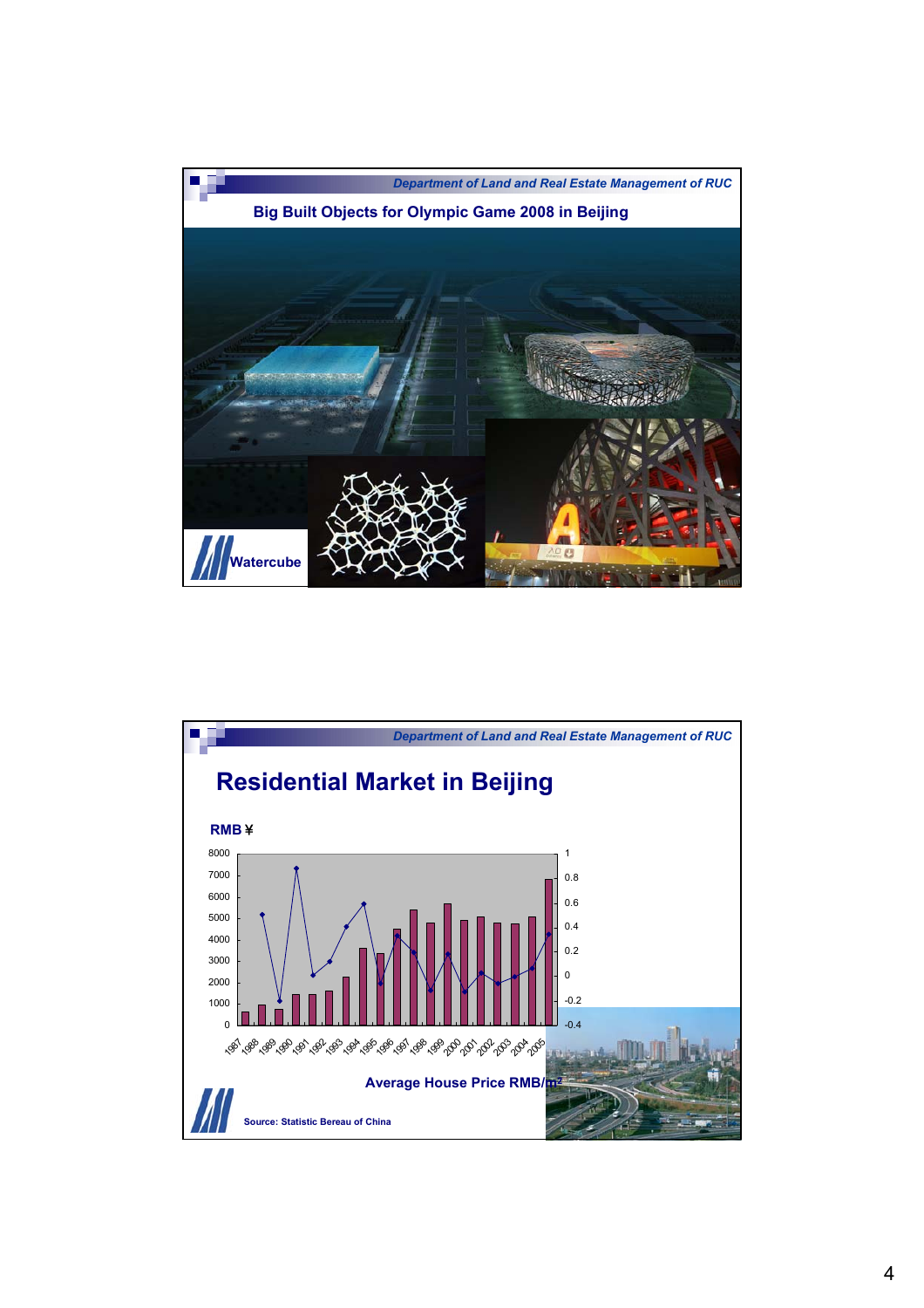

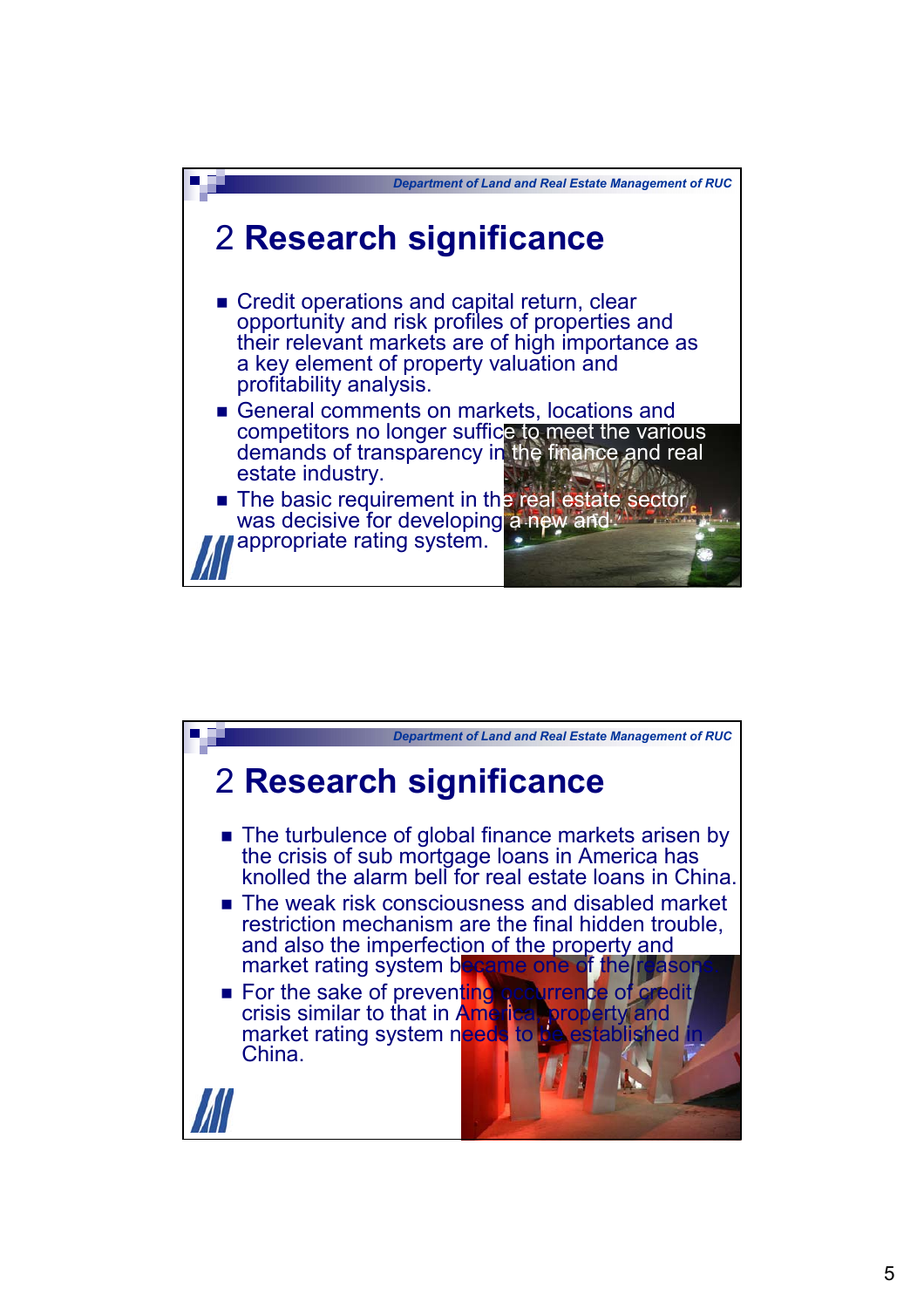

| Department of Land and Real Estate Management of RUC<br>3 Property rating standards in Basel II                                                                         |                                                                                                                                                |                                                                                                                                                                                                       |                                                                                                                                            |                                                                                                         |
|-------------------------------------------------------------------------------------------------------------------------------------------------------------------------|------------------------------------------------------------------------------------------------------------------------------------------------|-------------------------------------------------------------------------------------------------------------------------------------------------------------------------------------------------------|--------------------------------------------------------------------------------------------------------------------------------------------|---------------------------------------------------------------------------------------------------------|
|                                                                                                                                                                         | <b>Strong</b>                                                                                                                                  | Good                                                                                                                                                                                                  | <b>Satisfactory</b>                                                                                                                        | Weak                                                                                                    |
| <b>Financial strength</b>                                                                                                                                               |                                                                                                                                                |                                                                                                                                                                                                       |                                                                                                                                            |                                                                                                         |
| Market conditions                                                                                                                                                       | Few competing<br>suppliers OR<br>substantial and<br>durable advantage in<br>location, cost, or<br>technology. Demand<br>is strong and growing. | Few competing<br>suppliers OR better<br>than average location,<br>cost, or technology<br>but this situation may<br>not last. Demand is<br>strong and stable.                                          | Project has no<br>advantage in location,<br>cost, or technology.<br>Demand is adequate<br>and stable.                                      | Project has worse<br>than average location,<br>cost, or technology.<br>Demand is weak and<br>declinina. |
| Financial ratios (e.g. debt service<br>coverage ratio (DSCR), loan life<br>coverage ratio (LLCR), project life<br>coverage ratio (PLCR), and debt-to-<br>equity ratio.) | Strong financial ratios<br>considering the level<br>of project risk; very<br>robust economic<br>assumptions.                                   | Strong to acceptable<br>financial ratios<br>considering the level<br>of project risk; robust<br>project economic<br>assumptions.                                                                      | Standard financial<br>ratios considering the<br>level of project risk.                                                                     | Aggressive financial<br>ratios considering the<br>level of project risk.                                |
| <b>Stress analysis</b>                                                                                                                                                  | The project can meet<br>its financial<br>obligations under<br>sustained, severely<br>stressed economic or<br>sectoral conditions.              | The project can meet<br>its financial<br>obligations under<br>normal stressed<br>economic or sectoral<br>conditions. The<br>project is only likely to<br>default under severe<br>economic conditions. | The project is<br>vulnerable to stresses<br>that are not uncommon<br>through an economic<br>cycle, and may default<br>in a normal downturn | The project is likely to<br>default unless<br>conditions improve<br>soon.                               |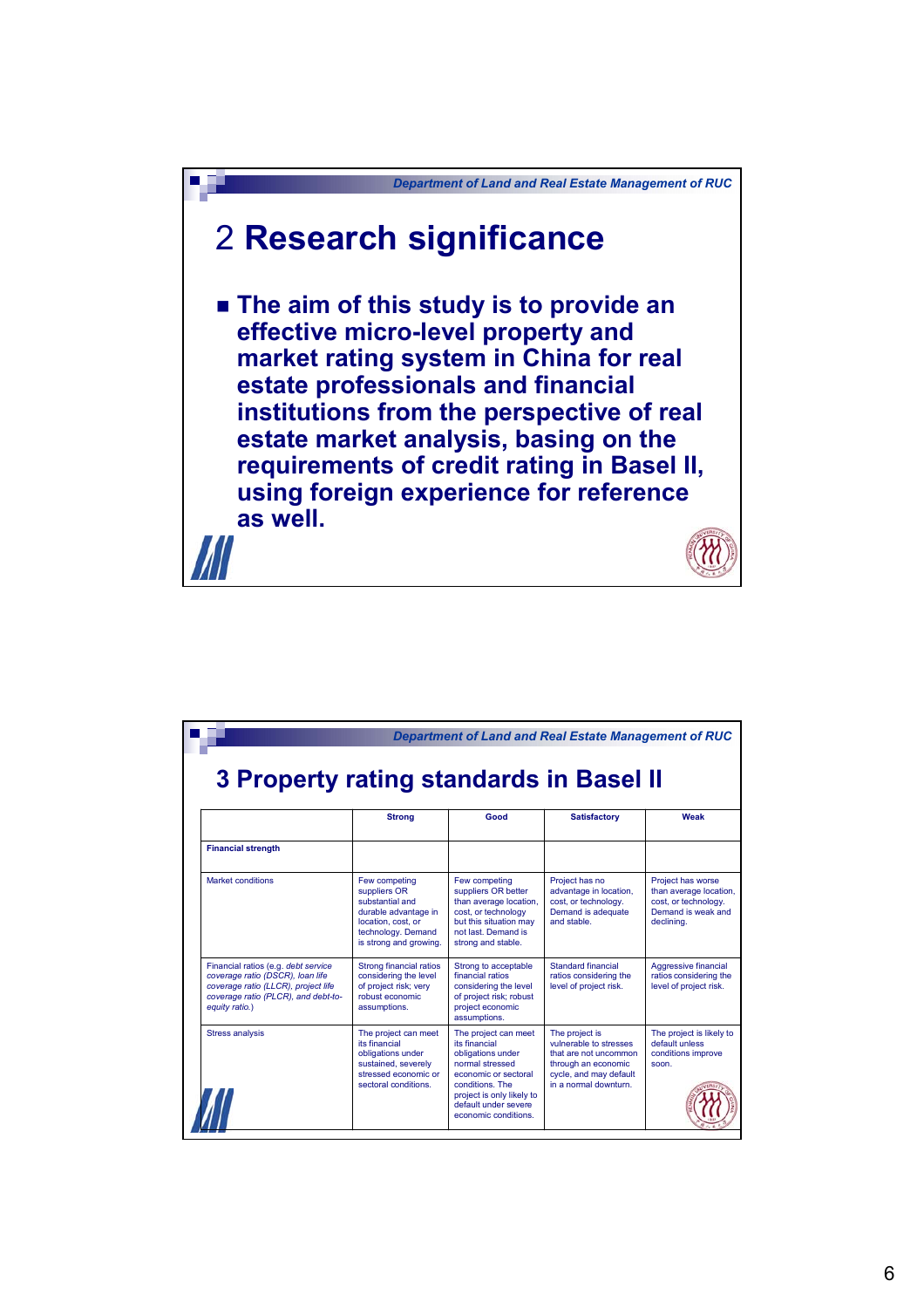| ┱<br>7 <sup>1</sup>                                                                               |                                                                                                                             |                                                                                                        | <b>Department of Land and Real Estate Management of RUC</b>                                                                                  |                                                                                            |
|---------------------------------------------------------------------------------------------------|-----------------------------------------------------------------------------------------------------------------------------|--------------------------------------------------------------------------------------------------------|----------------------------------------------------------------------------------------------------------------------------------------------|--------------------------------------------------------------------------------------------|
| Financial structure                                                                               |                                                                                                                             |                                                                                                        |                                                                                                                                              |                                                                                            |
| Duration of the credit compared to the<br>duration of the project                                 | Useful life of the<br>project significantly<br>exceeds tenor of the<br>loan                                                 | Useful life of the<br>project exceeds tenor<br>of the loan                                             | Useful life of the project<br>exceeds tenor of the<br>loan                                                                                   | Useful life of the<br>project may not<br>exceed tenor of the<br>loan.                      |
| Amortisation schedule                                                                             | Amortising debt                                                                                                             | Amortising debt                                                                                        | Amortising debt<br>repayments with limited<br>bullet payment.                                                                                | <b>Bullet repayment or</b><br>amortising debt<br>repayments with high<br>bullet repayment. |
| <b>Political and legal environment</b>                                                            |                                                                                                                             |                                                                                                        |                                                                                                                                              |                                                                                            |
| Political risk, including transfer risk,<br>considering project type and mitigants                | Very low exposure;<br>strong mitigation<br>instruments, if needed.                                                          | Low exposure;<br>satisfactory mitigation<br>instruments, if needed.                                    | Moderate exposure; fair<br>mitigation instruments.                                                                                           | High exposure; no or<br>weak mitigation<br>instruments                                     |
| Force majeure risk (war, civil unrest,<br>etc).                                                   | Low exposure.                                                                                                               | Acceptable exposure                                                                                    | <b>Standard protection</b>                                                                                                                   | Significant risks, not<br>fully mitigated                                                  |
| Government support and project's<br>importance for the country over the<br>long term              | Project of strategic<br>importance for the<br>country (preferably<br>export-oriented).<br>Strong support from<br>Government | <b>Project considered</b><br>important for the<br>country. Good level of<br>support from<br>Government | Project may not be<br>strategic but brings<br>unquestionable benefits<br>for the country. Support<br>from Government may<br>not be explicit. | Project not key to the<br>country. No or weak<br>support from<br>Government                |
| Stability of legal and regulatory<br>environment (risk of change in law)                          | Favourable and stable<br>regulatory environment<br>over the long term                                                       | Favourable and stable<br>regulatory environment<br>over the medium term                                | Regulatory changes can<br>be predicted with a fair<br>level of certainty                                                                     | Current or future<br>regulatory issues may<br>affect the project                           |
| Acquisition of all necessary supports<br>and approvals for such relief from<br>local content laws | <b>Strong</b>                                                                                                               | Satisfactory                                                                                           | Fair                                                                                                                                         | Weak                                                                                       |

|                                                              |                                                                                                                                                                                | Department of Land and Real Estate Management of RUC                                                                                                            |                                                                                                                                                              |                                                                                                                                  |  |
|--------------------------------------------------------------|--------------------------------------------------------------------------------------------------------------------------------------------------------------------------------|-----------------------------------------------------------------------------------------------------------------------------------------------------------------|--------------------------------------------------------------------------------------------------------------------------------------------------------------|----------------------------------------------------------------------------------------------------------------------------------|--|
| Enforceability of contracts, collateral<br>and security<br>8 | Contracts, collateral<br>and security are<br>enforceable.                                                                                                                      | Contracts, collateral<br>and security are<br>enforceable.                                                                                                       | Contracts, collateral and<br>security are considered<br>enforceable even if<br>certain non-key issues<br>may exist.                                          | There are unresolved<br>key issues in respect if<br>actual enforcement of<br>contracts, collateral<br>and security.              |  |
| <b>Transaction characteristics</b>                           |                                                                                                                                                                                |                                                                                                                                                                 |                                                                                                                                                              |                                                                                                                                  |  |
| Design and technology risk                                   | Fully proven<br>technology and design                                                                                                                                          | Fully proven<br>technology and design                                                                                                                           | Proven technology and<br>design - start-up issues<br>are mitigated by a<br>strong completion<br>package                                                      | Unproven technology<br>and design /<br><b>Technology issues</b><br>exist and/or complex<br>design                                |  |
| <b>Construction risk</b>                                     |                                                                                                                                                                                |                                                                                                                                                                 |                                                                                                                                                              |                                                                                                                                  |  |
| Permitting and siting                                        | All permits have been<br>obtained.                                                                                                                                             | Some permits are still<br>outstanding but their<br>receipt is considered<br>very likely.                                                                        | Some permits are still<br>outstanding but the<br>permitting process is<br>well defined and they<br>are considered routine.                                   | Key permits still need<br>to be obtained and are<br>not considered routine.<br><b>Significant conditions</b><br>may be attached. |  |
| Type of construction contract                                | Fixed-price date-<br>certain turnkey<br>construction EPC<br>(engineering and<br>procurement contract)                                                                          | Fixed-price date-<br>certain turnkey<br>construction EPC                                                                                                        | Fixed-price date-certain<br>turnkey construction<br>contract with one or<br>several contractors                                                              | No or partial fixed-<br>price turnkey contract<br>and/or interfacing<br>issues with multiple<br>contractors                      |  |
| <b>Completion quarantees</b>                                 | Substantial liquidated<br>damages supported by<br>financial substance<br><b>AND/OR strong</b><br>completion guarantee<br>from sponsors with<br>excellent financial<br>standing | Significant liquidated<br>damages supported by<br>financial substance<br><b>AND/OR</b> completion<br>quarantee from<br>sponsors with good<br>financial standing | Adequate liquidated<br>damages supported by<br>financial substance<br><b>AND/OR</b> completion<br>quarantee from<br>sponsors with good<br>financial standing | Inadequate liquidated<br>damages or not<br>supported by financial<br>substance or weak<br>completion guarantees.                 |  |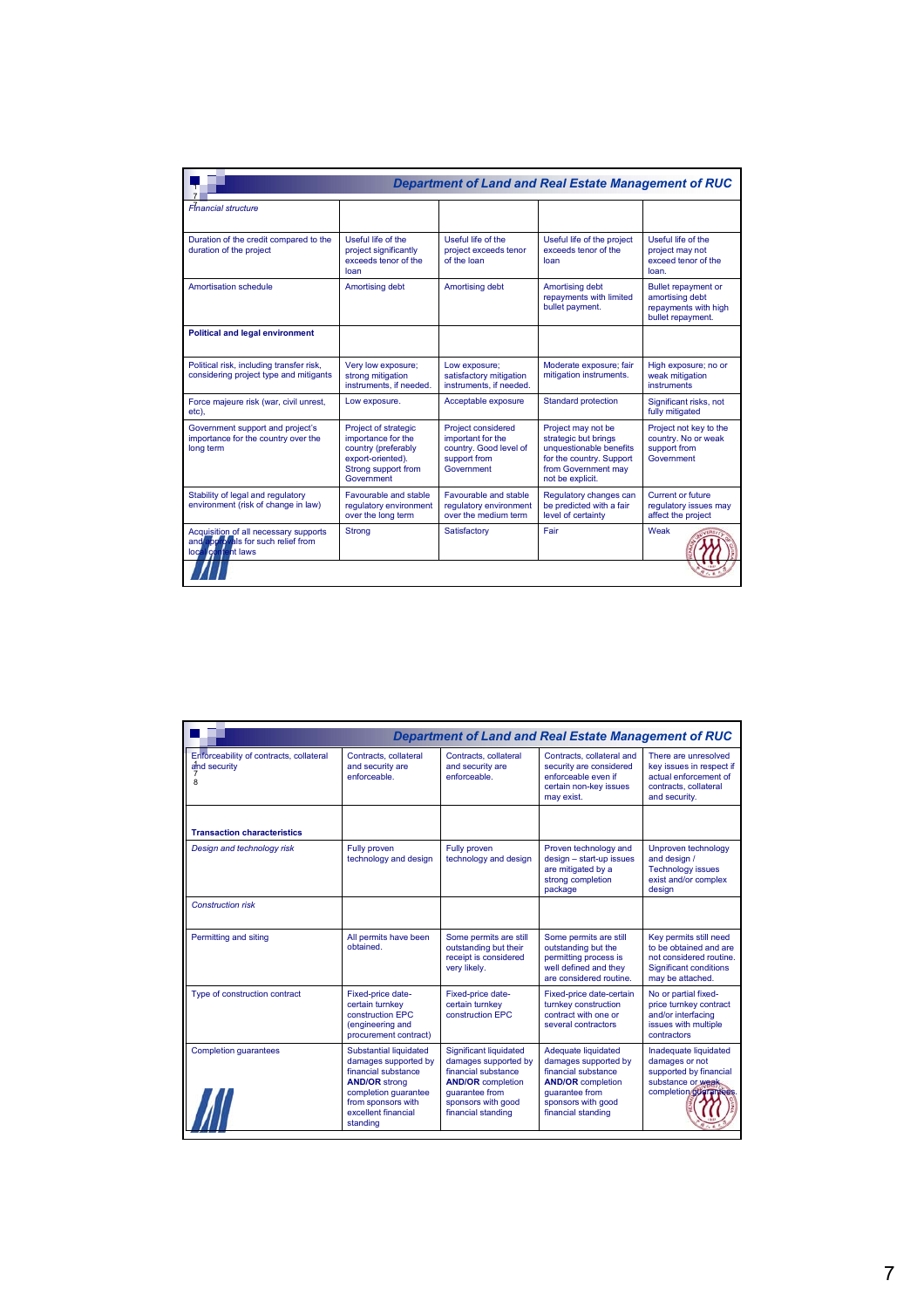|                                                                                           |                                                                                                                                                        |                                                                                                                                   | <b>Department of Land and Real Estate Management of RUC</b>                                                                                            |                                                                                                                  |
|-------------------------------------------------------------------------------------------|--------------------------------------------------------------------------------------------------------------------------------------------------------|-----------------------------------------------------------------------------------------------------------------------------------|--------------------------------------------------------------------------------------------------------------------------------------------------------|------------------------------------------------------------------------------------------------------------------|
| Track record and financial strength of<br>contractor in constructing similar<br>projects. | <b>Strong</b>                                                                                                                                          | Good                                                                                                                              | Satisfactory                                                                                                                                           | Weak                                                                                                             |
| <b>Operating risk</b>                                                                     |                                                                                                                                                        |                                                                                                                                   |                                                                                                                                                        |                                                                                                                  |
| Scope and nature of O & M contracts                                                       | Strong long-term O&M<br>contract, preferably<br>with contractual<br>performance<br>incentives, and/or<br>O&M reserve accounts.                         | Long-term O&M<br>contract, and/or O&M<br>reserve accounts.                                                                        | Limited O&M contract or<br>O&M reserve account.                                                                                                        | No O&M contract: risk<br>of high operational<br>cost overruns beyond<br>mitigants.                               |
| Operator's expertise, track record, and<br>financial strength                             | Very strong, OR<br>committed technical<br>assistance of the<br>sponsors                                                                                | <b>Strong</b>                                                                                                                     | Acceptable                                                                                                                                             | Limited/weak, OR local<br>operator dependent on<br>local authorities                                             |
| Off-take risk                                                                             |                                                                                                                                                        |                                                                                                                                   |                                                                                                                                                        |                                                                                                                  |
| (a) If there is a take-or-pay or fixed-<br>price off-take contract:                       | Excellent<br>creditworthiness of off-<br>taker: strong<br>termination clauses:<br>tenor of contract<br>comfortably exceeds<br>the maturity of the debt | Good creditworthiness<br>of off-taker; strong<br>termination clauses:<br>tenor of contract<br>exceeds the maturity<br>of the debt | Acceptable financial<br>standing of off-taker:<br>normal termination<br>clauses: tenor of<br>contract generally<br>matches the maturity of<br>the debt | Weak off-taker; weak<br>termination clauses:<br>tenor of contract does<br>not exceed the<br>maturity of the debt |
|                                                                                           |                                                                                                                                                        |                                                                                                                                   |                                                                                                                                                        |                                                                                                                  |

| <b>Department of Land and Real Estate Management of RUC</b>                                                |                                                                                                                                                                                                                      |                                                                                                                                                                           |                                                                                                                     |                                                                                                                                                       |
|------------------------------------------------------------------------------------------------------------|----------------------------------------------------------------------------------------------------------------------------------------------------------------------------------------------------------------------|---------------------------------------------------------------------------------------------------------------------------------------------------------------------------|---------------------------------------------------------------------------------------------------------------------|-------------------------------------------------------------------------------------------------------------------------------------------------------|
| (b) If there is no take-or-pay or fixed-<br>price off-take contract:                                       | <b>Project produces</b><br>essential services or a<br>commodity sold widely<br>on a world market:<br>output can readily be<br>absorbed at projected<br>prices even at lower<br>than historic market<br>growth rates. | Project produces<br>essential services or a<br>commodity sold widely<br>on a regional market<br>that will absorb it at<br>projected prices at<br>historical growth rates. | Commodity is sold on a<br>limited market that may<br>absorb it only at lower<br>than projected prices.              | Project output is<br>demanded by only one<br>or a few buyers OR is<br>not generally sold on<br>an organised market.                                   |
| <b>Supply risk</b>                                                                                         |                                                                                                                                                                                                                      |                                                                                                                                                                           |                                                                                                                     |                                                                                                                                                       |
| Price, volume and transportation risk<br>of feed-stocks; supplier's track record<br>and financial strength | Long-term supply<br>contract with supplier<br>of excellent financial<br>standing.                                                                                                                                    | Long-term supply<br>contract with supplier<br>of good financial<br>standing.                                                                                              | Long-term supply<br>contract with supplier of<br>good financial standing<br>- a degree of price risk<br>may remain. | Short-term supply<br>contract or long-term<br>supply contract with<br>financially weak<br>supplier - a degree of<br>price risk definitely<br>remains. |
| Reserve risks (e.g. natural resource<br>development)                                                       | Independently audited,<br>proven and developed<br>reserves well in excess<br>of requirements over<br>lifetime of the project                                                                                         | Independently audited,<br>proven and developed<br>reserves in excess of<br>requirements over<br>lifetime of the project                                                   | Proven reserves can<br>supply the project<br>adequately through the<br>maturity of the debt.                        | Project relies to some<br>extent on potential and<br>undeveloped reserves.                                                                            |
| <b>Strength of Sponsor</b>                                                                                 |                                                                                                                                                                                                                      |                                                                                                                                                                           |                                                                                                                     |                                                                                                                                                       |
| Sponsor's track record, financial<br>strength, and country/sector<br>experience                            | Strong sponsor with<br>excellent track record<br>and high financial<br>standing                                                                                                                                      | Good sponsor with<br>satisfactory track<br>record and good<br>financial standing                                                                                          | Adequate sponsor with<br>adequate track record<br>and good financial<br>standing                                    | Weak sponsor with no<br>or questionable track<br>record and/or financial<br>weaknesses                                                                |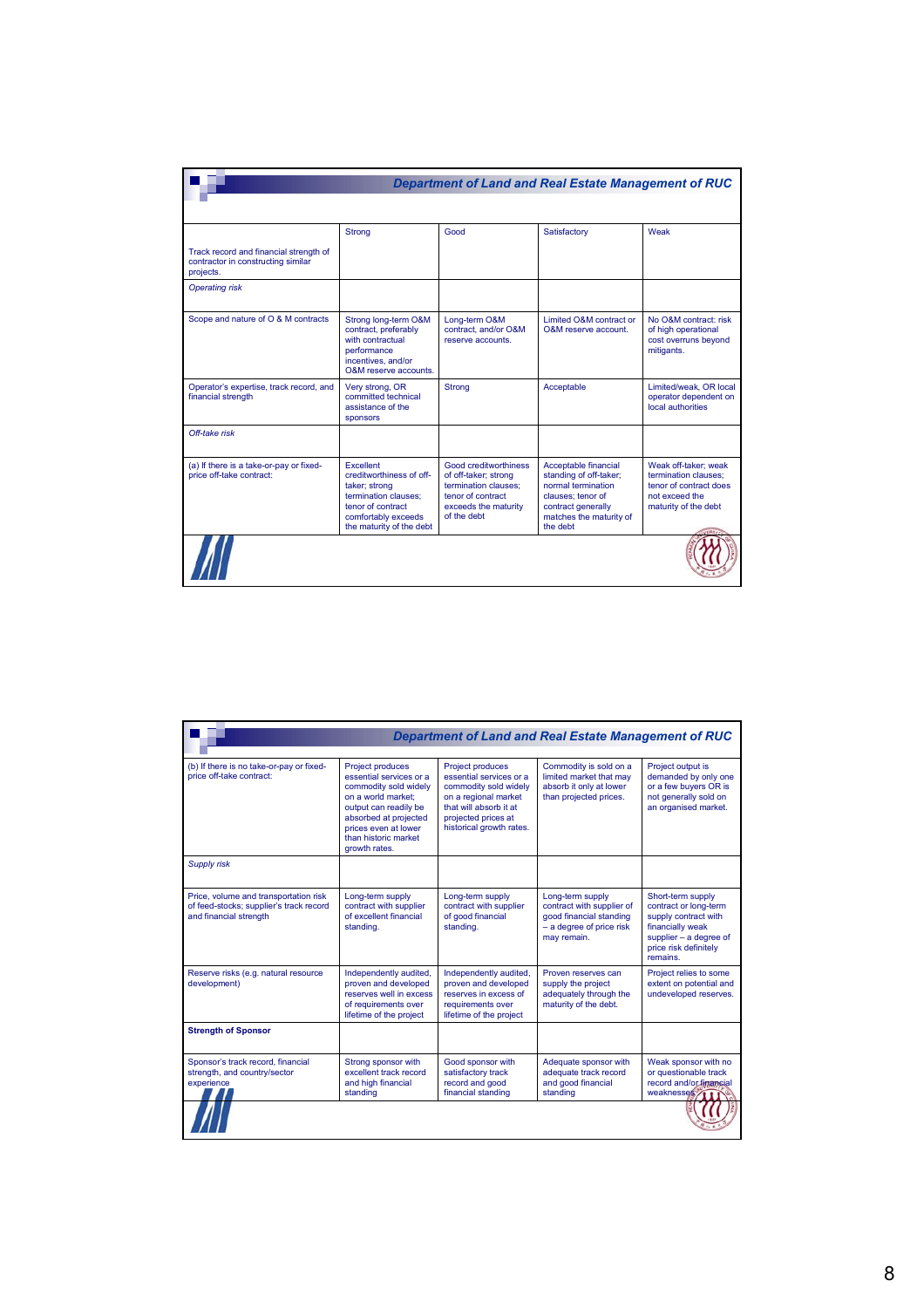|                                                                                                                              |                                                                                                                                            |                                                                                                                                      | Department of Land and Real Estate Management of RUC                                                                               |                                                                                                                          |
|------------------------------------------------------------------------------------------------------------------------------|--------------------------------------------------------------------------------------------------------------------------------------------|--------------------------------------------------------------------------------------------------------------------------------------|------------------------------------------------------------------------------------------------------------------------------------|--------------------------------------------------------------------------------------------------------------------------|
| Sponsor support, as evidenced by<br>equity, ownership clause and<br>incentive to inject additional<br>cash if necessary      | Strong. Project is<br>highly strategic<br>for the sponsor<br>(core business -<br>long-term<br>strategy                                     | Good. Project is<br>strategic for the<br>sponsor (core<br>business - long-<br>term strategy                                          | Acceptable. Project is<br>considered<br>important for the<br>sponsor (core<br>business)                                            | Limited. Project is not<br>key to sponsor's<br>long-term<br>strategy or core<br><b>business</b>                          |
| <b>Security Package</b>                                                                                                      |                                                                                                                                            |                                                                                                                                      |                                                                                                                                    |                                                                                                                          |
| Assignment of contracts and accounts                                                                                         | Fully comprehensive                                                                                                                        | Comprehensive                                                                                                                        | Acceptable                                                                                                                         | Weak                                                                                                                     |
| Pledge of assets, taking into account<br>quality, value and liquidity of<br>assets                                           | First perfected security<br>interest in all<br>project assets.<br>contracts.<br>permits and<br>accounts<br>necessary to run<br>the project | Perfected security<br>interest in all<br>project assets.<br>contracts.<br>permits and<br>accounts<br>necessary to run<br>the project | Acceptable security<br>interest in all<br>project assets.<br>contracts, permits<br>and accounts<br>necessary to run<br>the project | Little security or<br>collateral for<br>lenders: weak<br>negative pledge<br>clause                                       |
| Lender's control over cash flow (e.g.<br>cash sweeps, independent<br>escrow accounts)                                        | <b>Strong</b>                                                                                                                              | Satisfactory                                                                                                                         | Fair                                                                                                                               | Weak                                                                                                                     |
| Strength of the covenant package<br>(mandatory prepayments,<br>payment deferrals, payment<br>cascade, dividend restrictions) | Covenant package is<br>strong for this<br>type of project<br>Project may issue no<br>additional debt.                                      | Covenant package is<br>satisfactory for<br>this type of<br>project<br>Project may issue<br>extremely limited<br>additional debt.     | Covenant package is<br>fair for this type of<br>project<br>Project may issue<br>limited additional<br>debt.                        | Covenant package is<br>Insufficient for<br>this type of<br>project<br>Project may issue<br>unlimited<br>additional debt. |
| Reserve funds (debt service, O&M,<br>renewal and replacement,<br><b>Dreseen events, etc)</b>                                 | Longer than average<br>coverage period,<br>all reserve funds<br>fully funded in<br>cash or letters of<br>credit from highly<br>rated bank. | Average coverage<br>period, all<br>reserve funds<br>fully funded.                                                                    | Average coverage<br>period, all reserve<br>funds fully funded.                                                                     | Shorter than average<br>coverage period.<br>reserve funds<br>funded from<br>operating dash<br>flows.                     |

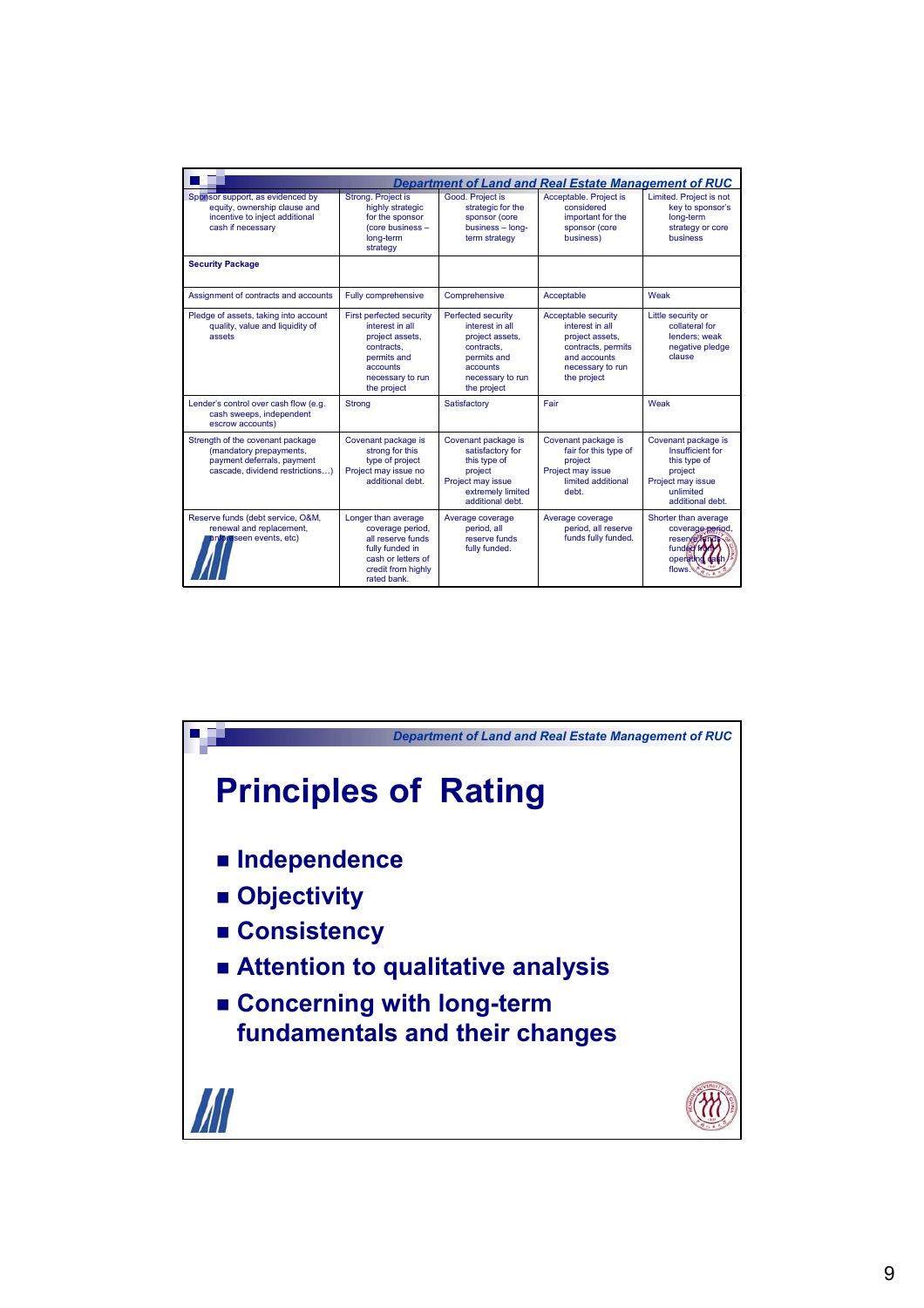

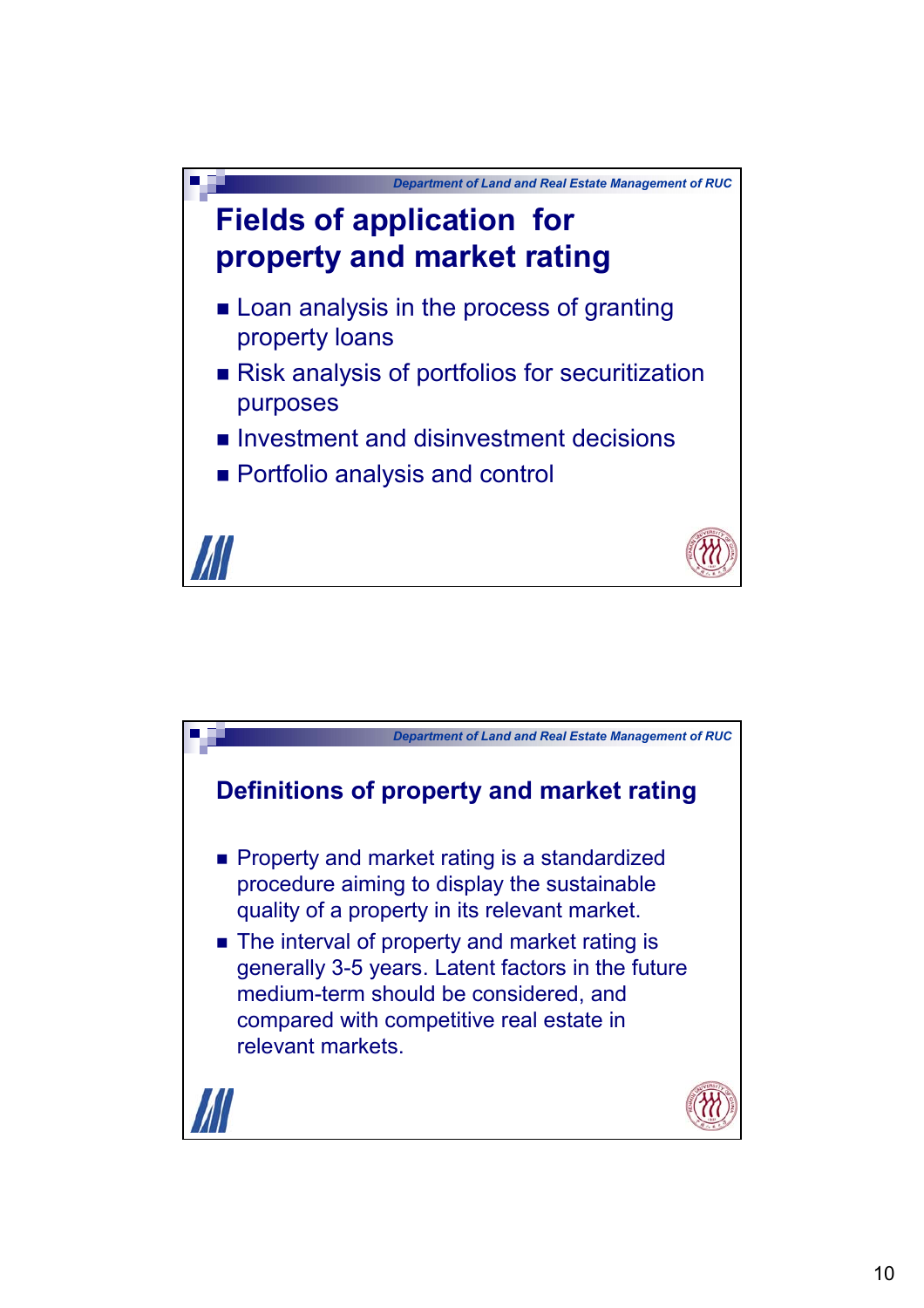

| Department of Land and Real Estate Management of RUC                |                        |                                  |                               |                                                |
|---------------------------------------------------------------------|------------------------|----------------------------------|-------------------------------|------------------------------------------------|
| <b>Rating criteria and indicators for</b><br>residential properties |                        |                                  |                               |                                                |
| Objective (A)                                                       | Criteria (B)           | Sub-criteria (C)                 | Indicators (D)                | Explanations                                   |
| Sustainable quality in relevant markets (A)                         | Market conditions (B1) | Natural factors (C1)             | Natural hazards (D1)          | Occurrence rate of natural disasters           |
|                                                                     |                        |                                  | Environmental pollutions (D2) | Constitutes of pollutions and severity degree  |
|                                                                     |                        | Macro economic factors (C2)      | Economic stability (D3)       | GDP and its growth rate                        |
|                                                                     |                        |                                  | Attraction of the city (D4)   | Investment sum and its growth rate             |
|                                                                     |                        | Socio-demographic factors (C3)   | Population development (D5)   | Population and its growth rate                 |
|                                                                     |                        |                                  | Purchasing power (D6)         | Disposable income per capita                   |
|                                                                     |                        |                                  | Employment condition (D7)     | Unemployment rate                              |
|                                                                     |                        | Policy conditions (C4)           | Policy attraction (D8)        | Regional preferences and limits for residences |
|                                                                     |                        | Market segment: Residential (C5) | Price situation (D9)          | Level and growth of rents and prices           |
|                                                                     |                        |                                  | Market tension (D10)          | Vacancy rate                                   |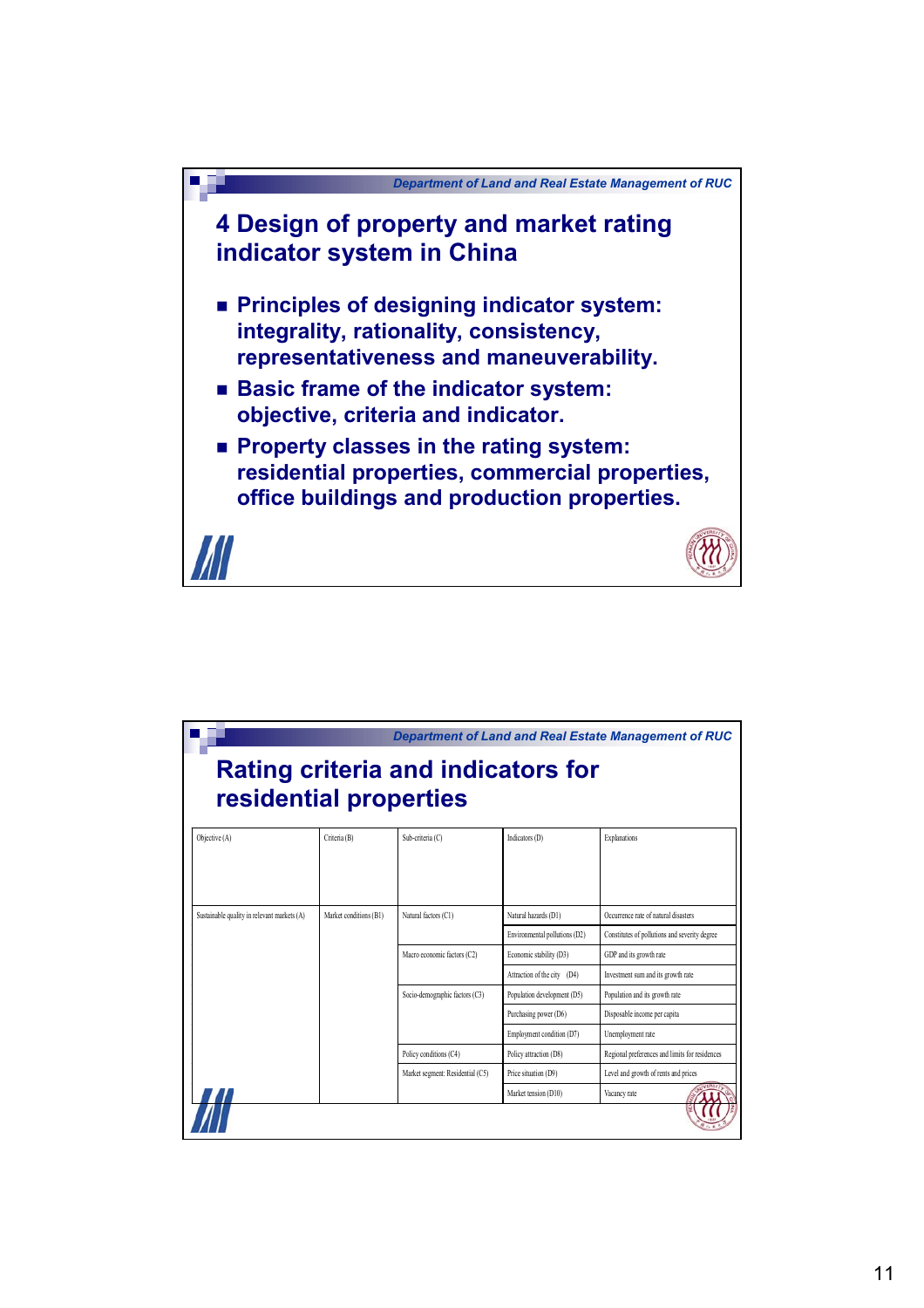|                          | residential properties                    | <b>Rating criteria and indicators for</b>                            |                                                                                                                                             |
|--------------------------|-------------------------------------------|----------------------------------------------------------------------|---------------------------------------------------------------------------------------------------------------------------------------------|
| Location<br>factors (B2) | Suitability of the micro<br>location (C6) | Image of the location (D11)                                          | whether the surrounding buildings can satisfy the expectations and<br>needs of the users                                                    |
|                          | Transportation<br>infrastructure (C7)     | Convenience<br>public<br>of<br>transportation (D12)                  | Distances form bus stops and railway stations, number of public<br>lines                                                                    |
|                          |                                           | Other transportation conditions<br>(D13)                             | Connection to exterior roads, crowding of the traffic, distance from<br>freeways, stations and airport                                      |
|                          | Local supply facilities (C8)              | Municipal energy supplies (D14)<br>Service providers (D15)           | The completeness of water, electricity, heat and other supplies<br>Distances from hospitals, post offices, banks, shops and<br>supermarkets |
|                          |                                           | Educational facilities (D16)                                         | Distances from schools and kindergartens, whether there is any<br>well-known university in the surroundings                                 |
|                          | Environmental quality (C9)                | Safety of the neighborhood (D17)<br>Disadvantageous<br>environmental | Security conditions<br>Pollution of noise, air, etc.                                                                                        |
|                          |                                           | impacts (D18)<br>Landscapes in the surroundings<br>(D19)             | Whether there is any seascape, mountain, lake or park around                                                                                |

| Architecture<br>and<br>construction (C10) | Structural conditions                |                                                                                                                         |
|-------------------------------------------|--------------------------------------|-------------------------------------------------------------------------------------------------------------------------|
|                                           | (D20)                                | The type of construction, building age and conditions of maintenance and<br>repairs                                     |
|                                           | Construction<br>materials (D21)      | heat preservation or insulation, waterproof measures, etc.                                                              |
|                                           | Design and layout<br>(D22)           | Whether the design and layout are adequate for its use; whether the<br>building design is acceptable over the long term |
| Fit out (C11)                             | conditions<br>Elevator<br>(D23)      | Quality, capacity and average waiting time of the elevators                                                             |
|                                           | Intelligence<br>degree<br>(D24)      | Communications, networks and digital conditions                                                                         |
| interior<br>Other<br>factors<br>(C12)     | Floor and orientation<br>(D25)       | Floor of the apartment in the whole building, orientation of the unit in a<br>tower                                     |
|                                           | Interior<br>decoration<br>(D26)      | Whether decorated or not, type of fitment                                                                               |
| Plot situation (C13)                      | Parking lot (D27)<br>Greenbelt (D28) | Number of parking spaces<br>Greenbelt ratio                                                                             |
|                                           |                                      |                                                                                                                         |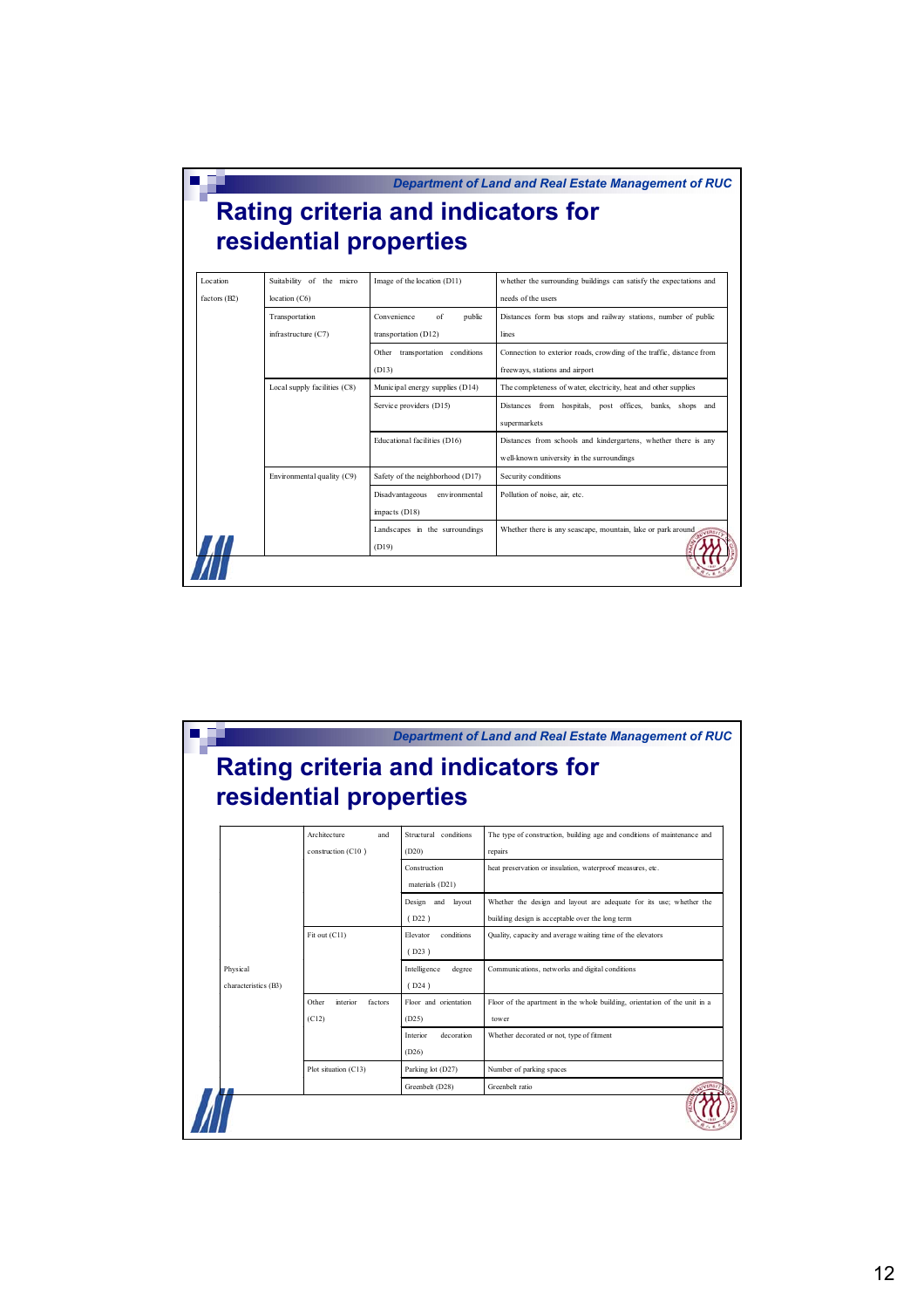

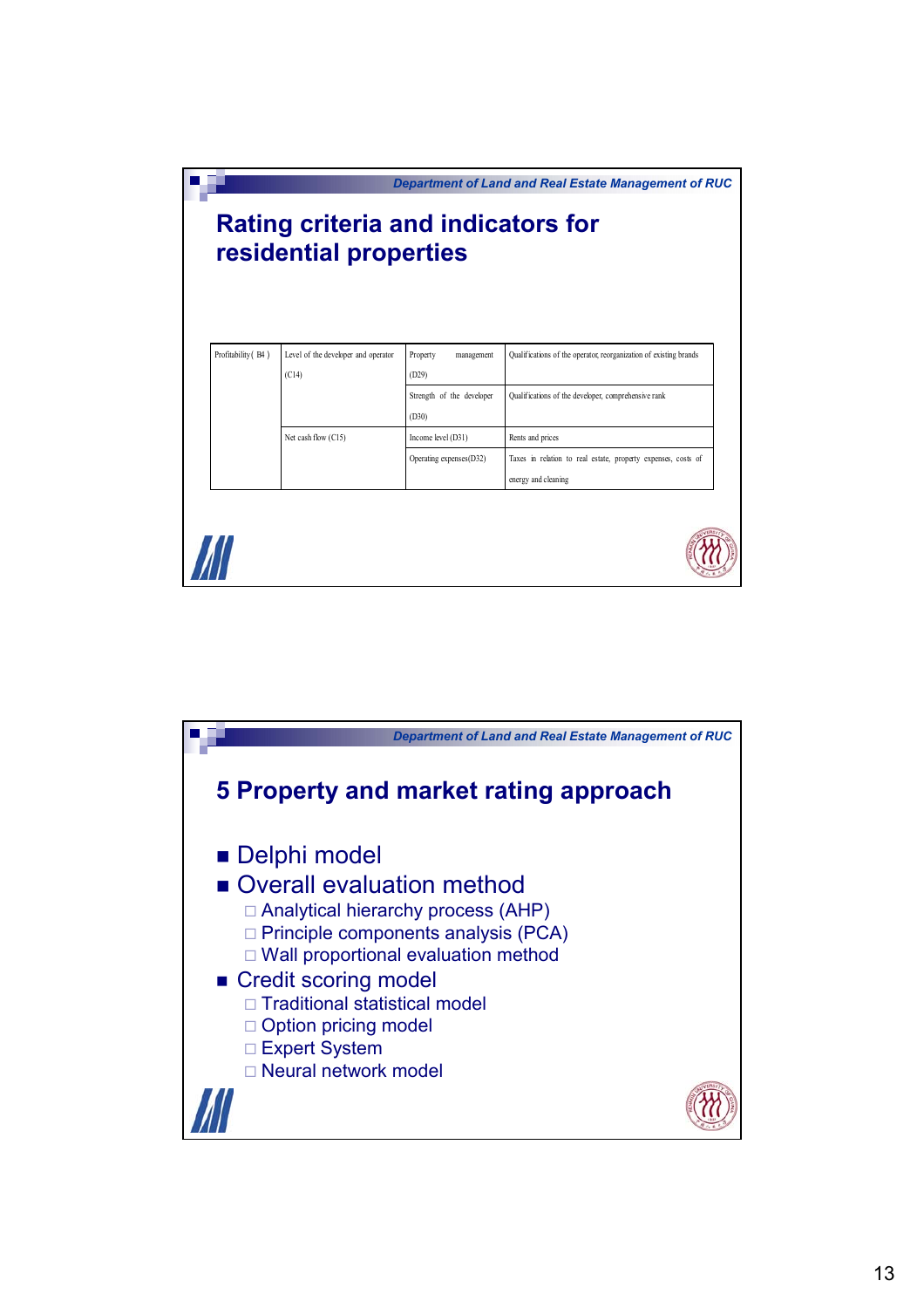

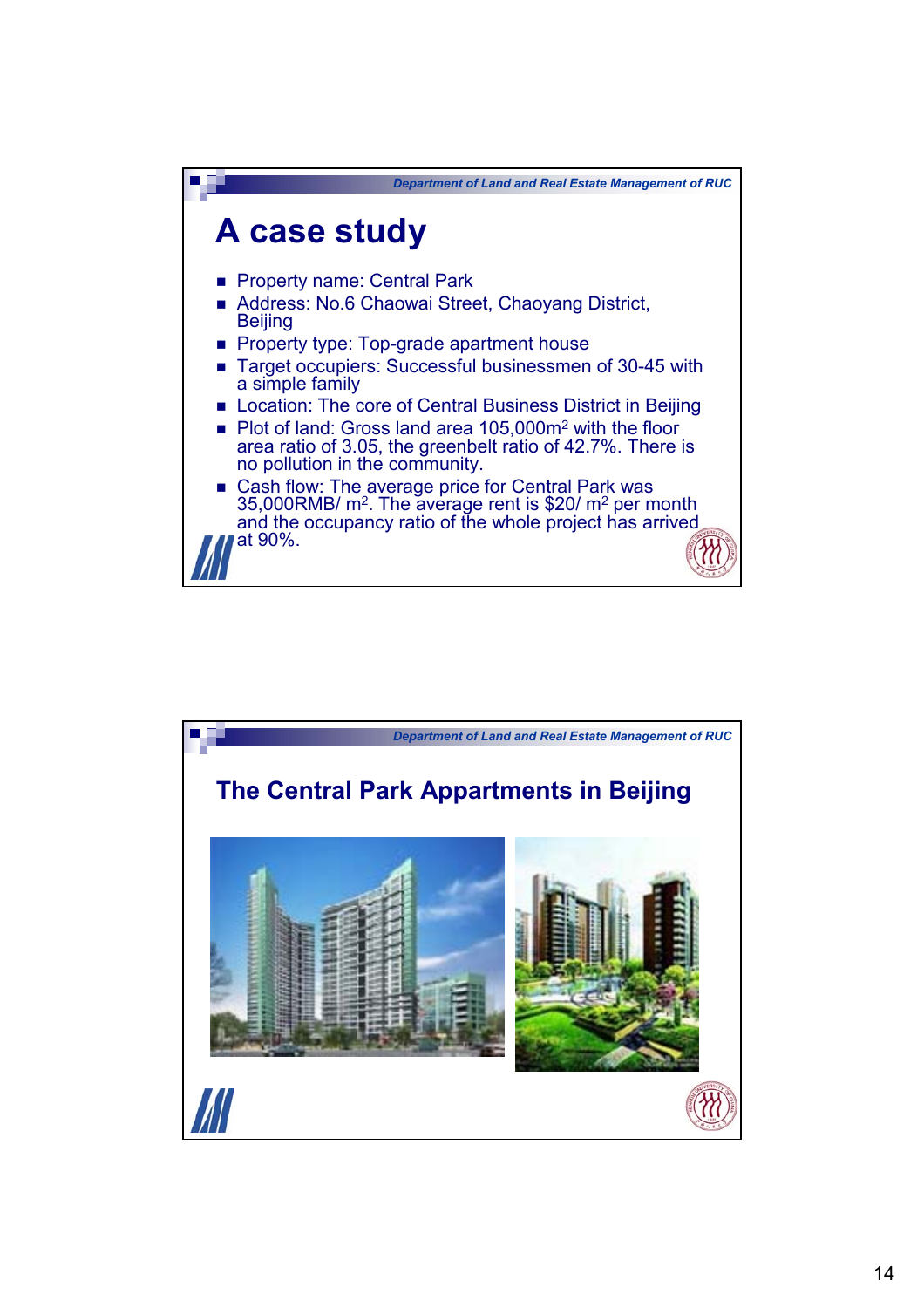

| <b>Physical characteristics: 2</b>                                                                                                                                                                                                                                                                                                                                                                                                                                                                                                            | Profitability: 3 (good)                                                                                                                                                                                                                                                                                                                                                                                   |
|-----------------------------------------------------------------------------------------------------------------------------------------------------------------------------------------------------------------------------------------------------------------------------------------------------------------------------------------------------------------------------------------------------------------------------------------------------------------------------------------------------------------------------------------------|-----------------------------------------------------------------------------------------------------------------------------------------------------------------------------------------------------------------------------------------------------------------------------------------------------------------------------------------------------------------------------------------------------------|
| (very good)<br>Architecture and construction: 2<br>(very good)<br>Structural conditions: 3 (good)<br>Construction materials: 1<br>(excellent)<br>Design and layout: 2 (very good)<br>$\Box$ Fit out: 3 (good)<br>■ Elevator conditions: 4 (slightly<br>above average)<br>Intelligence degree: 2 (very good)<br>$\Box$ Other interior factors: 1 (excellent)<br>• Floor and orientation: 1 (excellent)<br>Interior decoration: 1 (excellent)<br>$\Box$ Plot situation: 1 (excellent)<br>Parking lot: 1 (excellent)<br>Greenbelt: 2 (very good) | $\Box$ Level of the developer and<br>operator: 1 (excellent)<br>Property management: 1<br>(excellent)<br>Strength of the developer: 1<br>(excellent)<br>$\Box$ Net cash flow: 3 (good)<br>Income level: 2 (very good)<br>• Operating expenses: 5<br>(average)<br>In conclusion, the property<br>and market rating for this<br>study equals to<br>$3x30\% + 2x30\% + 2x25\% + 2x15\%$<br>$=2$ (very good). |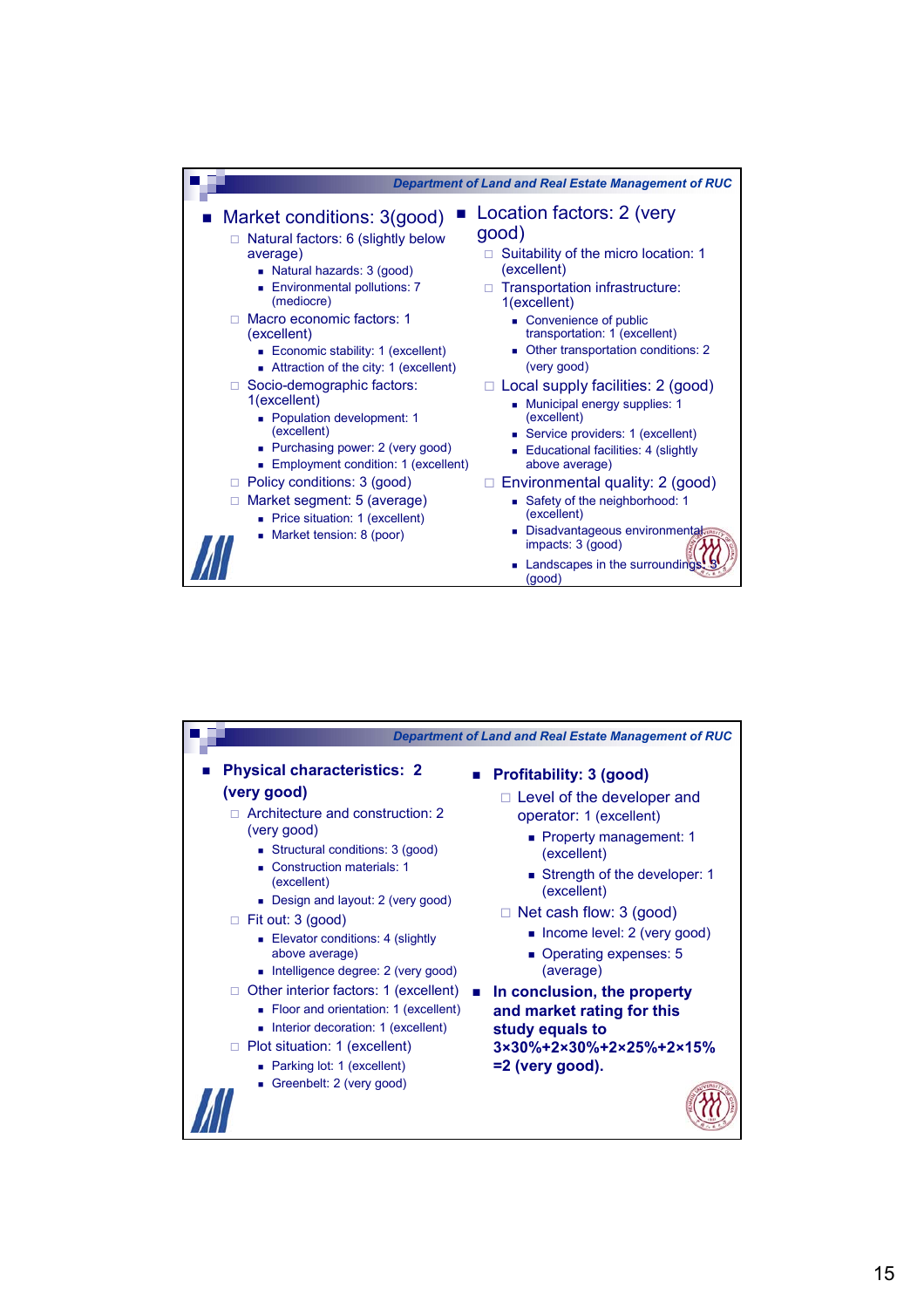